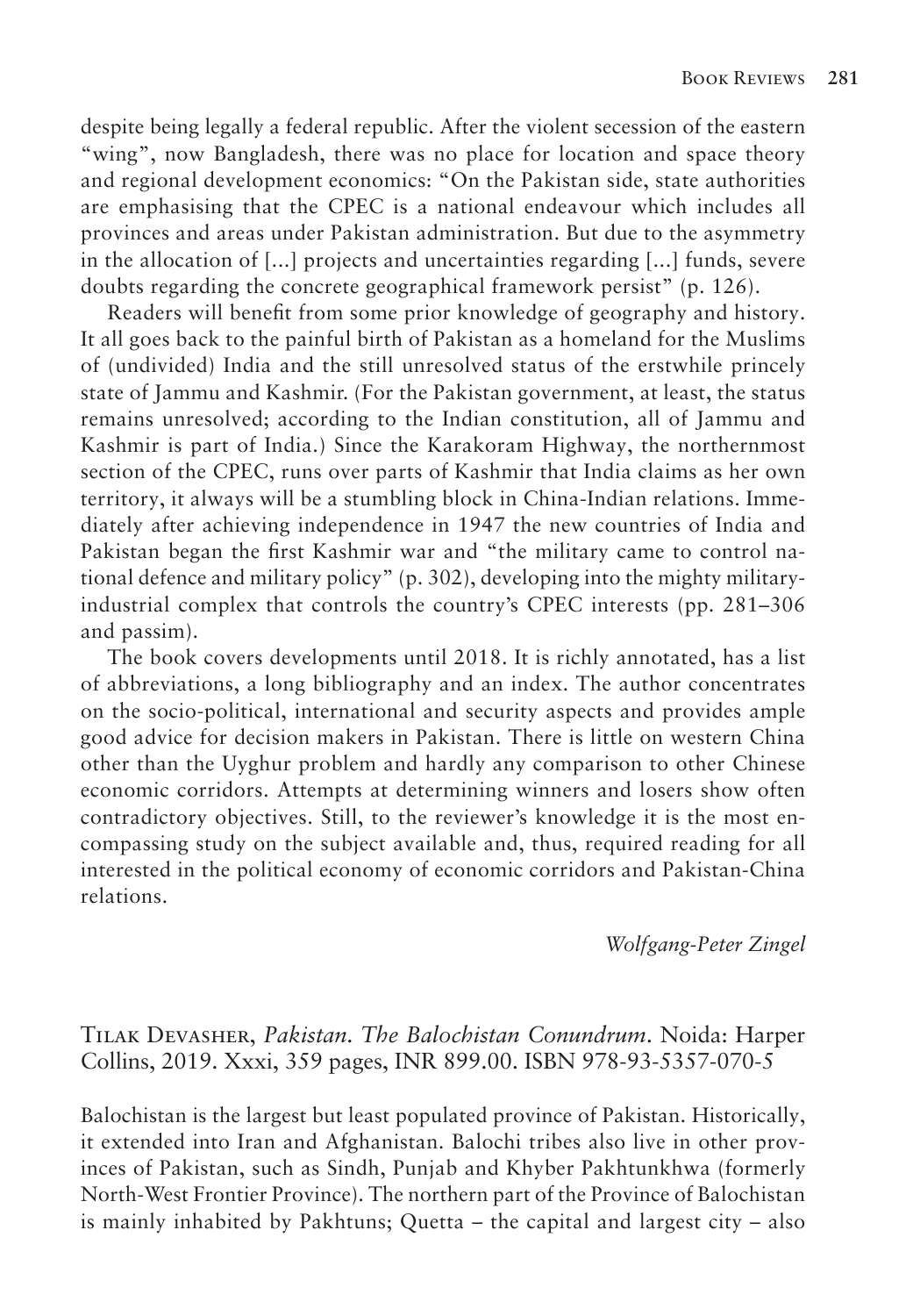houses Punjabi and refugees from Afghanistan. Among them lives a large contingent of Hazara, members of the Shia community, whereas most others are Sunni. A coastal strip around the small fishing harbour of Gwadar was under the Sultanate of Oman for 174 years before Pakistan bought it in 1958 (p. 158). That Oman is still an important destination for migrant workers (including military personnel) from Balochistan, however, is not mentioned in this book.

In 1838, the East India Company sent its army down the Indus and up the Bolan pass and "signed a safe passage agreement with Mehrab Khan, the Khan of Kalat, who guaranteed the safety of the British army" (p. 65). However, the famous lease contract that gave the colonial power control of the corridor from the Indus to the Afghan border was only signed in March 1839 (Mir Ahmad Yar Khan Baluch: *Inside Baluchistan*. Karachi: Royal Book, 1995, pp. 219–221). The western and southern parts of (present) Balochistan were under the Khan of Kalat and became a British protectorate, but never, as Baloch nationalists proudly note, an Indian princely state. When the colonial power left, the Khan claimed independence. In 1946, Jinnah, the Qaid-i-Azam ("Great Leader") and at that time the legal adviser to the Khan, stated "it is my personal belief if any State wants to remain aloof, it may do so without any pressure from any quarter, whether it be the British Parliament or any political organization in the country" (p. 76). After the British had left, however, Kalat was forced to accede to Pakistan by Jinnah himself, now the first Governor-General of Pakistan.

Today we are witnessing the fifth "insurgency" in Balochistan, after 1948, 1958, 1962 and 1973–77 (p. xxvii). It is marked by unprecedented violence, sectarian terrorism, "enforced disappearances" and "missing" persons (p. xviii). The region has gained economic and strategic importance, especially since the governments of Pakistan and China agreed on a Chinese Pakistan Economic Corridor (CPEC) linking Western China with Gwadar (see also the book review in this IQAS issue on Siegfried O. Wolf, *The China-Pakistan Economic Corridor of the Belt and Road Initiative*. Cham: Springer, 2020). For good reason the Balochi fear to suffer rather than to benefit from the project, which might bring investment, but most likely little employment, unwelcome immigration and a heavy drain on its natural resources. Obviously there are several "foreign hands" involved in the game: not only Pakistan, China, Iran and Afghanistan, but also India, Arab states and out-of-region stakeholders.

The author of the book under review, a retired Indian bureaucrat, has already presented two books on Pakistan in the previous years (*Pakistan: Courting the Abyss*, Noida: Harper Collins, 2016, and *Pakistan: At the Helm*, Noida: Harper Collins, 2018). Currently, Tilak Devasher is a member of the Indian National Security Advisory Board and a consultant with the Vivekananda International Foundation, an Indian public policy think tank, considered to be closely aligned with the Government of India and the ruling Bharatiya Janata Party. Given the sorry state of relations between India and Pakistan, India's